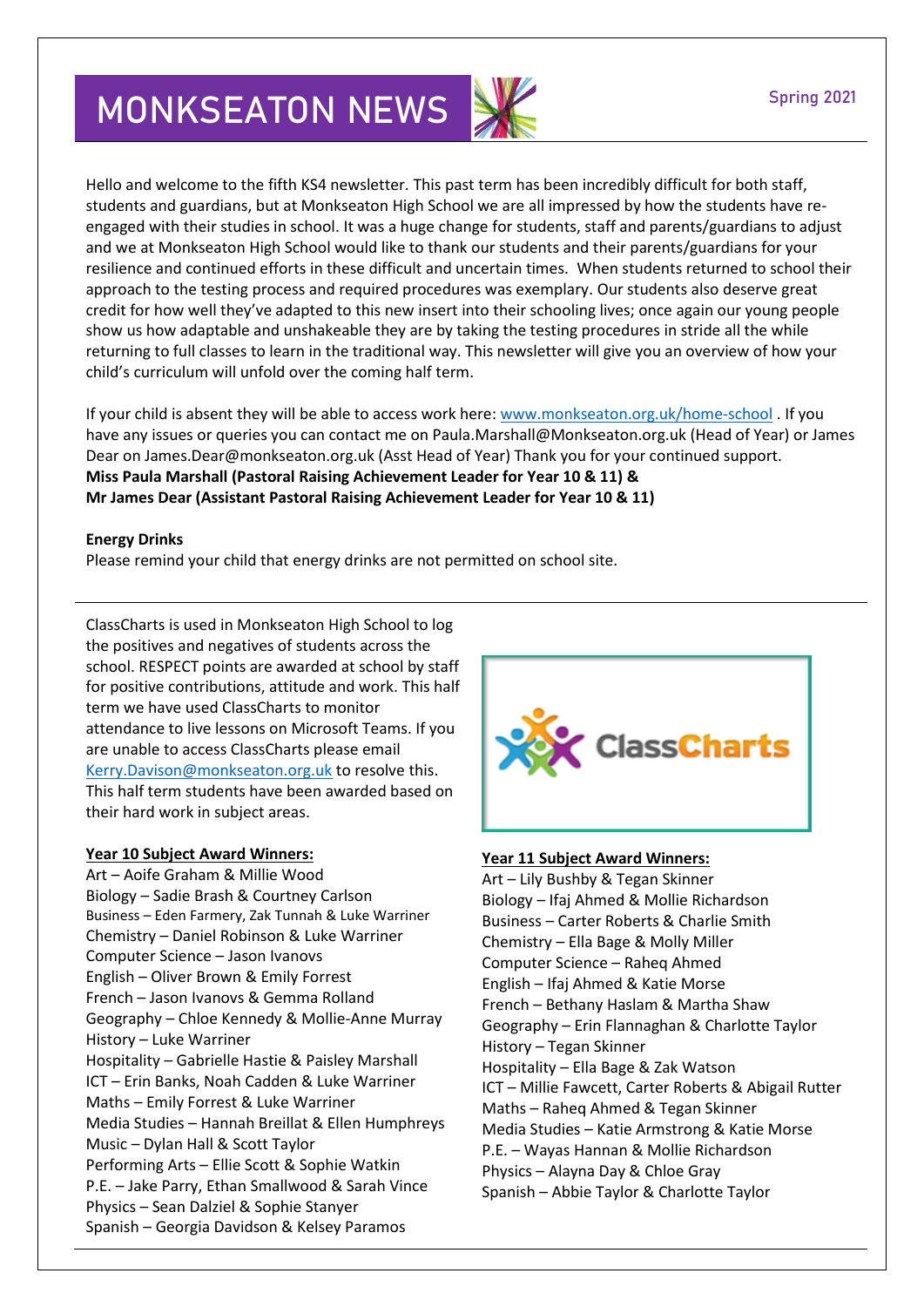# **IT Support:**

Remote learning has posed some difficulties for staff and students alike. If you are struggling with IT issues with your child working remotely please emai[l helpdesk@monkseaton.org.uk](mailto:helpdesk@monkseaton.org.uk) and we will endeavour to support you as best we can.

## **Key Dates –**

## **12th April – Return to school**

# **14th April – Year 11 Progress Evening**

Progress evening is a chance for Year 11 parents to have feedback on how their child is engaging and progressing throughout the year. This will be a vital opportunity to hear how your child is doing heading into the final few weeks before grades are sent away by school.

## **Curriculum:**

The following section will cover the curriculum for Year 10 students. Year 11 Students will be gathering evidence for their teacher assessed grades throughout the half term.

In English Yr 10 will be studying:

- Creative writing focusing on descriptive and narrative writing
- Reading a selection of fiction and exploring writers' use of language and structure
- Power and Conflict Poetry

In Maths students will be covering:

- Graphs (Histograms)
- Circles (Theorem & Geometry)
- Quadratics

In Science students will be studying:

- Health (Biology)
- Extracting Metals (Chemistry)
- Radiation (Physics)

In Spanish & French students will be covering:

- Food & Eating Out
- Customs & Festivals

In Geography students will be covering:

- Urban Growth
- Urban change in the UK
- London as a case study

In History students will be covering:

- The last years of Edward the Confessor
- The Battle of Hastings 1066
- William I's methods to consolidate power in England

In Computer Science students will be studying:

Networks and topologies;